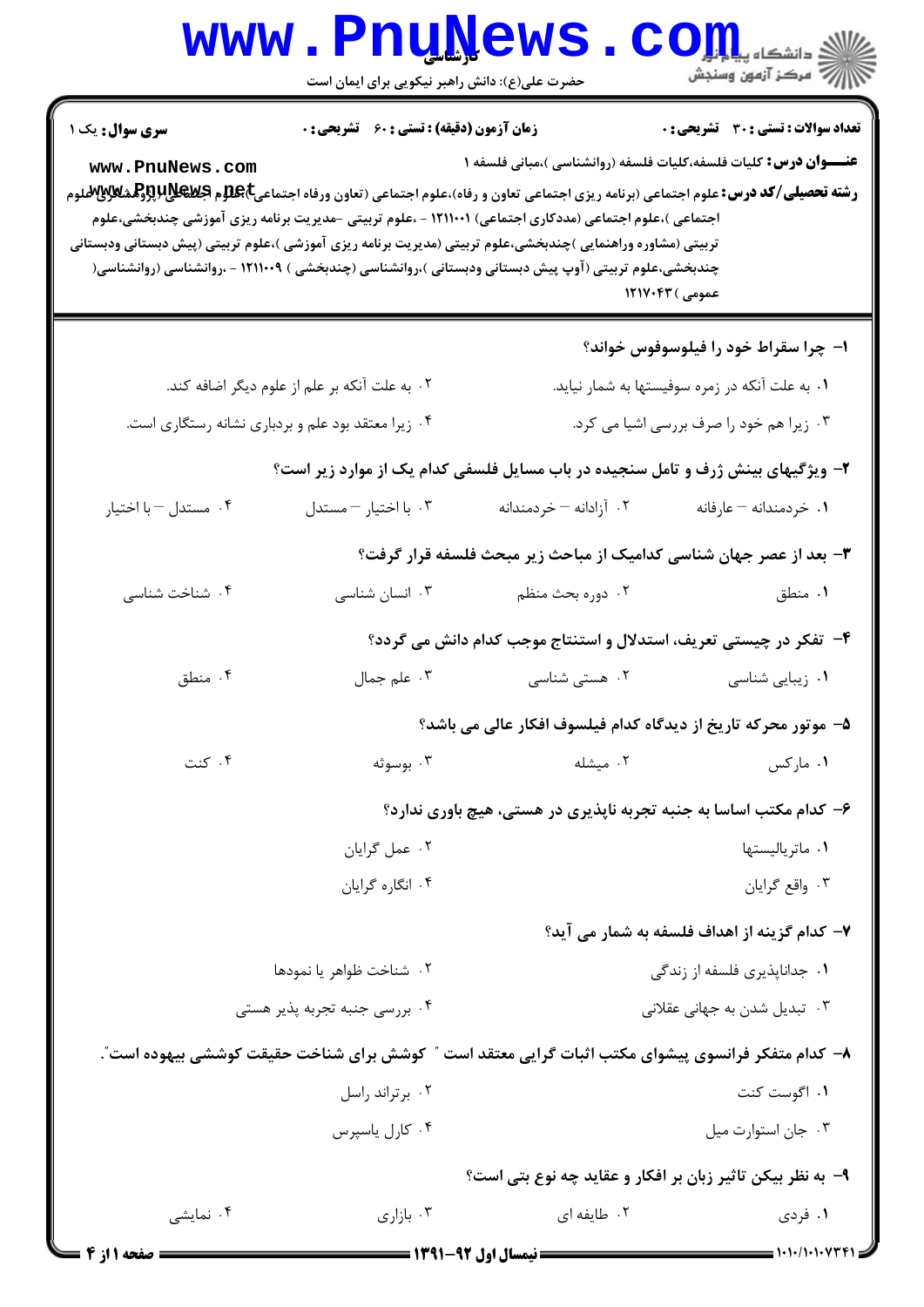|                                           | <b>www.Pnunews</b><br>حضرت علی(ع): دانش راهبر نیکویی برای ایمان است                                                                                                                                                                                                                                                                                                                                                                                                                                                                            |                                                                                            | C Oill الشكاه يا<br>أأأأمركز آزمون وسنجش     |  |  |
|-------------------------------------------|------------------------------------------------------------------------------------------------------------------------------------------------------------------------------------------------------------------------------------------------------------------------------------------------------------------------------------------------------------------------------------------------------------------------------------------------------------------------------------------------------------------------------------------------|--------------------------------------------------------------------------------------------|----------------------------------------------|--|--|
| <b>سری سوال : ۱ یک</b><br>www.PnuNews.com | زمان آزمون (دقیقه) : تستی : 60 ٪ تشریحی : 0<br><b>رشته تحصیلی/کد درس:</b> علوم اجتماعی (برنامه ریزی اجتماعی تعاون و رفاه)،علوم اجتماعی (تعاون ورفاه اجتماعی <b>E)Eپلاپیلاپراولگشگلاپلاپراولگ</b> شگلاپی چو<br>اجتماعی )،علوم اجتماعی (مددکاری اجتماعی) ۱۲۱۱۰۰۱ - ،علوم تربیتی -مدیریت برنامه ریزی آموزشی چندبخشی،علوم<br>تربیتی (مشاوره وراهنمایی )چندبخشی،علوم تربیتی (مدیریت برنامه ریزی آموزشی )،علوم تربیتی (پیش دبستانی ودبستانی<br>)چندبخشی،علوم تربیتی (آوپ پیش دبستانی ودبستانی )،روانشناسی (چندبخشی ) ۱۲۱۱۰۰۹ - ،روانشناسی (روانشناسی | <b>عنـــوان درس:</b> کلیات فلسفه،کلیات فلسفه (روانشناسی )،مبانی فلسفه ۱<br>عمومی ) ۱۲۱۷۰۴۳ | <b>تعداد سوالات : تستی : 30 ٪ تشریحی : 0</b> |  |  |
|                                           |                                                                                                                                                                                                                                                                                                                                                                                                                                                                                                                                                | ۱۰- برتراند راسل کدام روش را برای بررسی مسایل فلسفی مطرح نموده است؟                        |                                              |  |  |
| ۰۴ استقرایی                               | ۰۳ اخلاق <sub>ی</sub>                                                                                                                                                                                                                                                                                                                                                                                                                                                                                                                          | ۰۲ رياضي                                                                                   | ۰۱ علمی                                      |  |  |
|                                           | 1۱– در مبحث وجوه مغایرت علم و فلسفه کدامیک از عبارات زیر درست بیان شده است؟                                                                                                                                                                                                                                                                                                                                                                                                                                                                    |                                                                                            |                                              |  |  |
|                                           |                                                                                                                                                                                                                                                                                                                                                                                                                                                                                                                                                | ۰۱ علوم، فلسفه را به افکار اسکولاستیکی نزدیک می سازد.                                      |                                              |  |  |
|                                           |                                                                                                                                                                                                                                                                                                                                                                                                                                                                                                                                                | ۰۲ علوم می کوشند تا نظریه ای جامع و کلی درباره جهان ارایه می دهند.                         |                                              |  |  |
|                                           |                                                                                                                                                                                                                                                                                                                                                                                                                                                                                                                                                | ۰۳ تلاش علوم متوجه دست يافتن به حقيقت قطعي و مطلق است.                                     |                                              |  |  |
|                                           |                                                                                                                                                                                                                                                                                                                                                                                                                                                                                                                                                | ۰۴ علوم جهان و اشیا را قطع نظر از انسان مورد مطالعه قرار می دهند.                          |                                              |  |  |
|                                           | ۱۲- مهمترین فایده فلسفه از کدام جهت، شناختی است جامع، که ره به حقیقت و کنه امور می برد و حس کنجکاوی انسان را                                                                                                                                                                                                                                                                                                                                                                                                                                   |                                                                                            | ارضا می کند؟                                 |  |  |
|                                           | ۰۲ نظری                                                                                                                                                                                                                                                                                                                                                                                                                                                                                                                                        |                                                                                            | ۰۱ اصلاح فرد و جامعه                         |  |  |
|                                           | ۰۴ روح گذشت                                                                                                                                                                                                                                                                                                                                                                                                                                                                                                                                    |                                                                                            | ۰۳ عملی $\mathfrak{g}$                       |  |  |
|                                           |                                                                                                                                                                                                                                                                                                                                                                                                                                                                                                                                                |                                                                                            | 13- منطق استقرايي كدام نوع منطق است؟         |  |  |
| ۰۴ قیاسی                                  | ۰۳ صوری                                                                                                                                                                                                                                                                                                                                                                                                                                                                                                                                        | ۰۲ عملی                                                                                    | ۰۱ نظری                                      |  |  |
|                                           | ۱۴- "معلوم نزد عالم حاضر است و واسطه ای به نام صورت ذهنی در کار نیست" مربوط به کدام علم است؟                                                                                                                                                                                                                                                                                                                                                                                                                                                   |                                                                                            |                                              |  |  |
|                                           | ۰۲ علم اجتهادی                                                                                                                                                                                                                                                                                                                                                                                                                                                                                                                                 |                                                                                            | ۰۱ علم حضوري                                 |  |  |
|                                           | ۴. علم الهي                                                                                                                                                                                                                                                                                                                                                                                                                                                                                                                                    |                                                                                            | ۰۳ علم حصولی                                 |  |  |
|                                           |                                                                                                                                                                                                                                                                                                                                                                                                                                                                                                                                                | 1۵- ″با دیدن دود حکم به وجود آتش می کنیم″ چه نوع دلالتی است؟                               |                                              |  |  |
|                                           | ۰۲ دلالت عقلی                                                                                                                                                                                                                                                                                                                                                                                                                                                                                                                                  |                                                                                            | ٠١. دلالت التزام                             |  |  |
|                                           | ۰۴ دلالت طبیعی                                                                                                                                                                                                                                                                                                                                                                                                                                                                                                                                 |                                                                                            | ۰۳ دلالت وضعي                                |  |  |
|                                           |                                                                                                                                                                                                                                                                                                                                                                                                                                                                                                                                                | ۱۶- جسم نموکننده نسبت به انسان چه نوع ذاتی محسوب می شود؟                                   |                                              |  |  |
| ۰۴ جنس خاص                                | ۰۳ جنس ابعد                                                                                                                                                                                                                                                                                                                                                                                                                                                                                                                                    | ۰۲ جنس بعيد                                                                                | ۰۱ جنس قريب                                  |  |  |
|                                           |                                                                                                                                                                                                                                                                                                                                                                                                                                                                                                                                                |                                                                                            |                                              |  |  |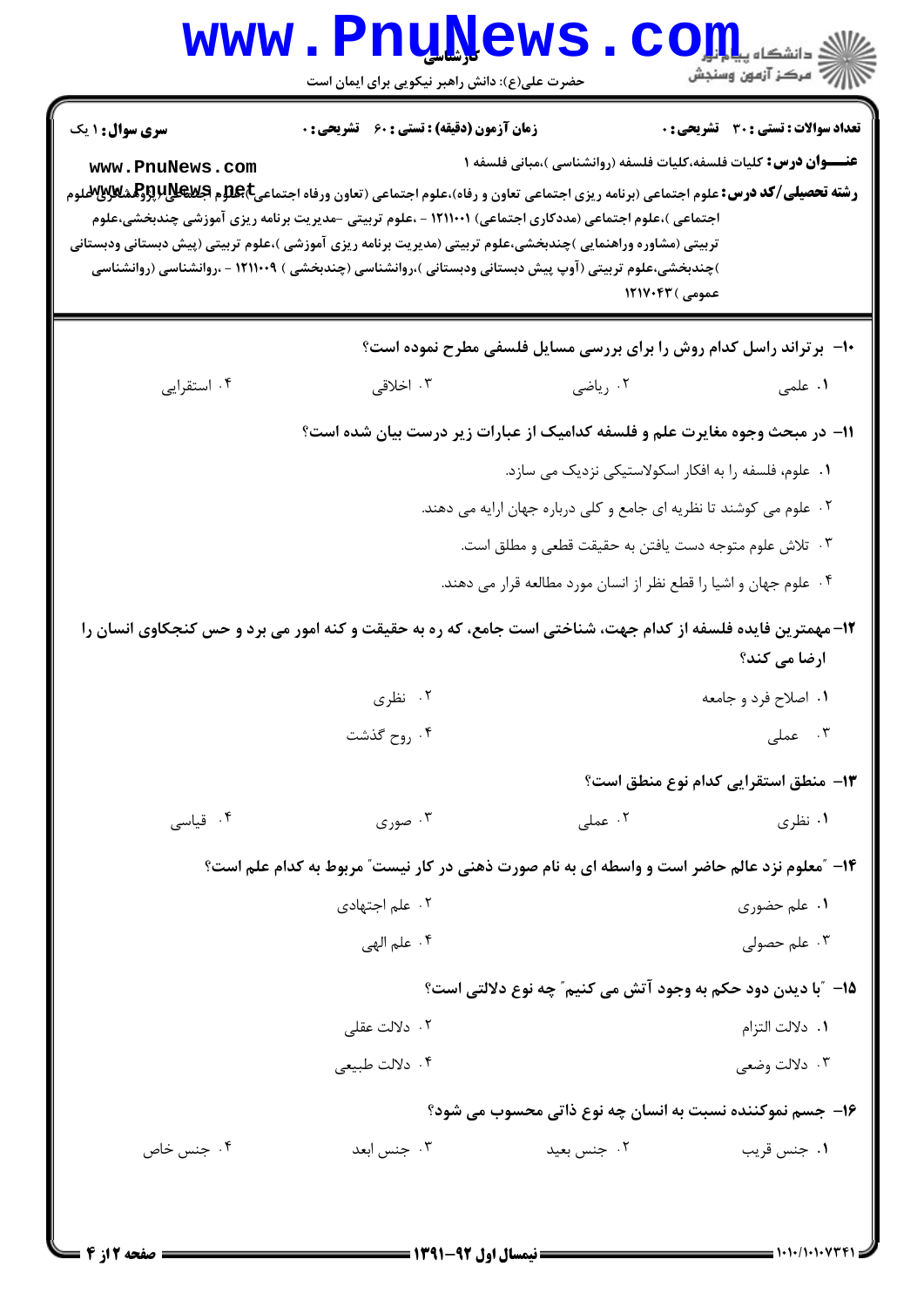|                                                                                                                                                                                                       | <b>www.Pnunews</b><br>حضرت علی(ع): دانش راهبر نیکویی برای ایمان است                                                                                                                                              |                                                                                 | اللاءِ دانشڪاء پي <b>ا ۽ پارٽن</b><br>الل <sup>اءِ</sup> مرڪز آزمون وسنڊش                                               |
|-------------------------------------------------------------------------------------------------------------------------------------------------------------------------------------------------------|------------------------------------------------------------------------------------------------------------------------------------------------------------------------------------------------------------------|---------------------------------------------------------------------------------|-------------------------------------------------------------------------------------------------------------------------|
| <b>سری سوال : ۱ یک</b><br>www.PnuNews.com<br><b>رشته تحصیلی/کد درس:</b> علوم اجتماعی (برنامه ریزی اجتماعی تعاون و رفاه)،علوم اجتماعی (تعاون ورفاه اجتماعی <b>E)Eپلاپیداپلاپوتوپیشگلاپاپوتوپی</b><br>. | <b>زمان آزمون (دقیقه) : تستی : 60 ٪ تشریحی : 0</b>                                                                                                                                                               |                                                                                 | <b>تعداد سوالات : تستي : 30 ٪ تشريحي : 0</b><br><b>عنـــوان درس:</b> کلیات فلسفه،کلیات فلسفه (روانشناسی )،مبانی فلسفه ۱ |
| تربیتی (مشاوره وراهنمایی )چندبخشی،علوم تربیتی (مدیریت برنامه ریزی آموزشی )،علوم تربیتی (پیش دبستانی ودبستانی                                                                                          | اجتماعی )،علوم اجتماعی (مددکاری اجتماعی) ۱۲۱۱۰۰۱ - ،علوم تربیتی -مدیریت برنامه ریزی آموزشی چندبخشی،علوم<br>)چندبخشی،علوم تربیتی (آوپ پیش دبستانی ودبستانی )،روانشناسی (چندبخشی ) ۱۲۱۱۰۰۹ - ،روانشناسی (روانشناسی |                                                                                 | عمومی ) ۱۲۱۷۰۴۳                                                                                                         |
|                                                                                                                                                                                                       |                                                                                                                                                                                                                  |                                                                                 | ۱۷–  کدام نوع قیاس نتیجه آن عینا در مقدمه نیست؟                                                                         |
| ۰۴ هیچکدام                                                                                                                                                                                            | ۰۳ قیاس                                                                                                                                                                                                          | ٠٢ قياس جعلى                                                                    | ٠١ قياس اقتراني                                                                                                         |
|                                                                                                                                                                                                       |                                                                                                                                                                                                                  |                                                                                 | 18- کدام مشاهده بدون تصمیم قبلی و بر حسب تصادف و اتفاق انجام می گیرد؟                                                   |
|                                                                                                                                                                                                       | ۰۲ مشاهده فعال                                                                                                                                                                                                   |                                                                                 | ٠١. مشاهده منفعل                                                                                                        |
|                                                                                                                                                                                                       | ۰۴ مشاهده غیر مستقیم                                                                                                                                                                                             |                                                                                 | ۰۳ مشاهده مستقیم                                                                                                        |
|                                                                                                                                                                                                       |                                                                                                                                                                                                                  |                                                                                 | ۱۹- علم به وجود آن گونه که هست مربوط به کدامیک از مباحث مابعدالطبیعه است؟                                               |
|                                                                                                                                                                                                       | ۰۲ مابعدالطبیعه عمومی                                                                                                                                                                                            |                                                                                 | ۰۱ شناخت شناسی                                                                                                          |
|                                                                                                                                                                                                       | ۰۴ جهان شناسی عقلانی                                                                                                                                                                                             |                                                                                 | ۰۳ ما بعدالطبيعه خصوصي                                                                                                  |
|                                                                                                                                                                                                       | +۲- پیروان این مکتب معتقدند که وجود عالم (جهان) امری متمایز از ادراک تصور انسان است.مربوط به کدام مکتب است؟                                                                                                      |                                                                                 |                                                                                                                         |
|                                                                                                                                                                                                       | ۰۲ انگاره گرایی                                                                                                                                                                                                  |                                                                                 | ۰۱ واقع گرايي                                                                                                           |
|                                                                                                                                                                                                       | ۰۴ عمل گرایی                                                                                                                                                                                                     |                                                                                 | ۰۳ شهود گرایی                                                                                                           |
|                                                                                                                                                                                                       |                                                                                                                                                                                                                  |                                                                                 | <b>۲۱</b> - عمل گرایی در معنای کدام مکتب است؟                                                                           |
|                                                                                                                                                                                                       | ۲. آنی میسم                                                                                                                                                                                                      |                                                                                 | ۰۱ پرگماتیسم                                                                                                            |
|                                                                                                                                                                                                       | ۰۴ ماترياليسم                                                                                                                                                                                                    |                                                                                 | ۰۳ ایده آلیسم                                                                                                           |
|                                                                                                                                                                                                       |                                                                                                                                                                                                                  |                                                                                 | <b>۲۲- کدام گروه برای اثبات نظریه خود از قانون تکامل بهره می گیرند؟</b>                                                 |
|                                                                                                                                                                                                       | ۰۲ اسپیریتوآلیسم ها                                                                                                                                                                                              |                                                                                 | ۰۱ ماتریالیسم ها                                                                                                        |
|                                                                                                                                                                                                       | ۰۴ آنی میسم ها                                                                                                                                                                                                   |                                                                                 | ۰۳. پر گماتیسم ها                                                                                                       |
|                                                                                                                                                                                                       |                                                                                                                                                                                                                  |                                                                                 | ۲۳- نظر جزم گرایان در مورد حدود و ارزش شناخت چیست؟                                                                      |
|                                                                                                                                                                                                       |                                                                                                                                                                                                                  | ۰۱ انسان قادر به شناخت بود و نمود اشیاست بنابراین تمام علوم با ارزشند           |                                                                                                                         |
|                                                                                                                                                                                                       |                                                                                                                                                                                                                  | ۰۲ انسان نه قادر به شناخت بود است و نه نمود اشیاست بنابراین هیچ علمی معتبر نیست |                                                                                                                         |
|                                                                                                                                                                                                       |                                                                                                                                                                                                                  | ۰۳ انسان قادر به شناخت نمود اشیاست بنابراین علوم تجربی معتبرند.                 |                                                                                                                         |
|                                                                                                                                                                                                       |                                                                                                                                                                                                                  | ۰۴ انسان قادر به شناخت بود و باطن اشیاست بنابراین مابعدالطبیعه معتبر است.       |                                                                                                                         |